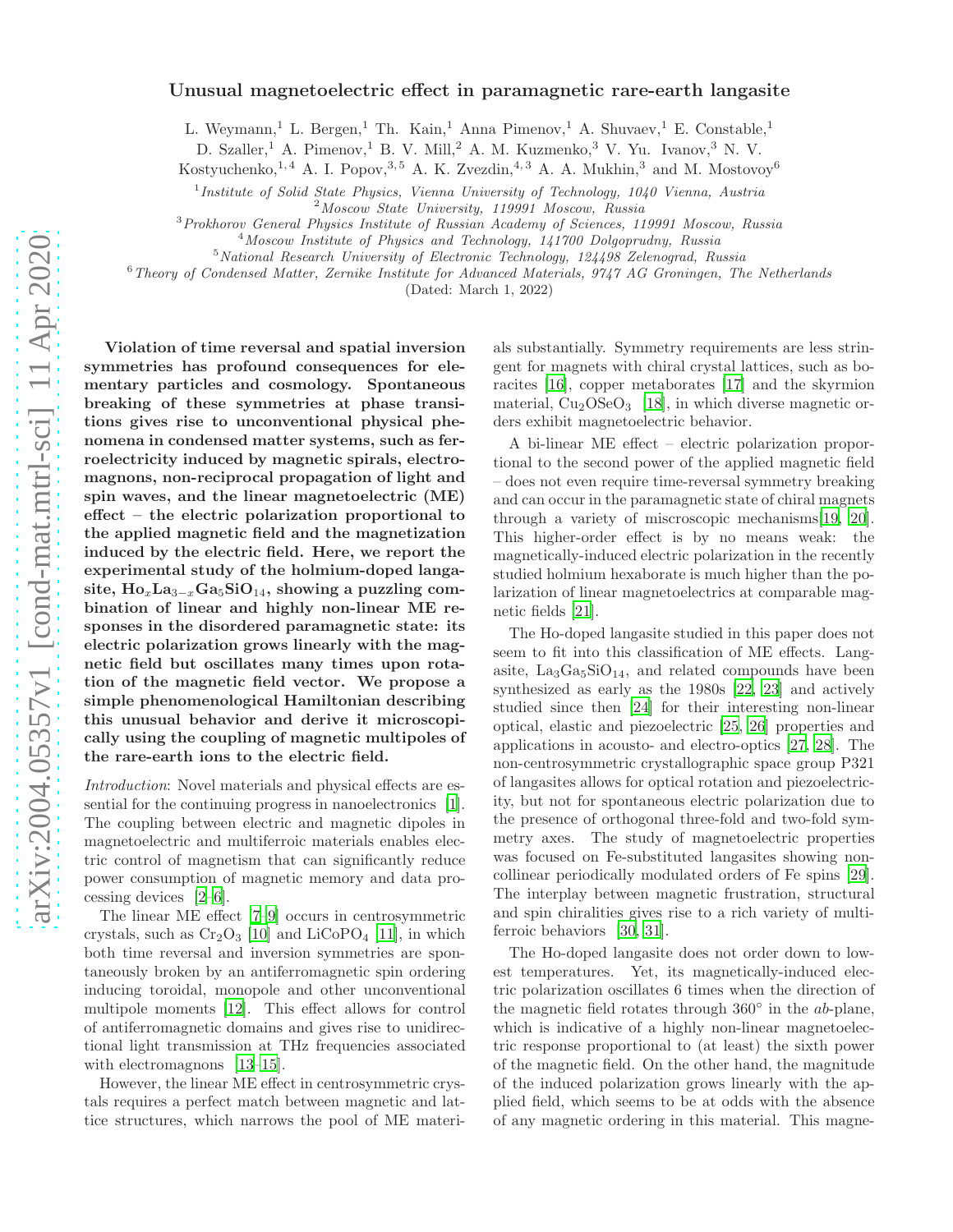2

toelectric behavior is very different from that of classical magnetoelectrics, such as  $Cr<sub>2</sub>O<sub>3</sub>$ . We show that it can be understood on the basis of langasite symmetry and a hierarchy of energy scales in the spectrum of the magnetic Ho ion.

Results: The samples used in this work are diluted rareearth langasites,  $\text{Ho}_x\text{La}_{3-x}\text{Ga}_5\text{SiO}_{14}$ , with  $x = 0.043 \pm 0.005$ . The crystal structure of  $\text{R}_3\text{Ga}_5\text{SiO}_{14}$  langa-The crystal structure of  $R_3Ga_5SiO_{14}$  langasites [\[32\]](#page-7-9) is shown in Fig. [1](#page-2-0)a. The rare-earth sites, R, have a rather low  $C_2$  symmetry with the rotation axis along the a-axis of the crystal, allowing for electric dipole moments on R-sites, which in the case of magnetic Ho ions can depend on an applied magnetic field.

The field-dependence of magnetization (Fig. [1](#page-2-0)b) shows saturation at fields  $\sim 1$  T at low temperatures, which suggests that the magnetism of  $Ho^{3+}$  (<sup>5</sup>I<sub>8</sub>) ions in langasites is dominated by the two lowest-energy levels split by the crystal field from other states of the  $J = 8$  multiplet. The level splitting in this so-called non-Kramers doublet,  $\Delta$ , is estimated to be 3.1K. As discussed below, based on symmetry arguments and magnetization fits, the Ising-type magnetic moments of Ho-ions are oriented perpendicular to the local symmetry axis, i.e. in the  $X_iY_i$  plane, forming an angle  $\gamma$  of  $\sim 30^{\circ}$  with the crystallographic c-axis (Fig. [1](#page-2-0)b).

Figure [2](#page-3-0) shows the angular dependence of the electric polarization along the  $c$ -axis,  $P_c$ , for the magnetic field vector,  $H$ , rotated in the  $ac$ - and  $ab$ -planes. The complex angular dependence is indicative of a high-order ME effect resulting from the  $C_3$  symmetry of langusite. Although the expansion of the magnetically-induced electric dipole of the Ho-ion in powers of  $H$  begins with terms  $\propto H^2$ , the bilinear ME effect is cancelled in the sum over the dipole moments of the Ho dopants in the three La sublattices.

The lowest-order phenomenological expression for  $P_c$ allowed by  $C_3$  and  $C_2$  symmetries is

<span id="page-1-0"></span>
$$
P_z^{(4)} = \alpha(T)H_xH_z(H_x^2 - 3H_y^2),\tag{1}
$$

where we use the Cartesian coordinates with  $\hat{\mathbf{x}} = \hat{\mathbf{a}}$ ,  $\hat{\mathbf{y}} = \hat{\mathbf{b}}^*, \ \hat{\mathbf{z}} = \hat{\mathbf{c}}$  and  $\alpha(T)$  is a material constant. Fourthorder ME effect in crystals with trigonal crystal symmetry was discussed earlier [\[33](#page-7-10)[–35\]](#page-7-11). Equation [\(1\)](#page-1-0) implies that  $P_z \propto \sin^2 \theta \sin 2\theta \cos 3\varphi$ , where  $\theta$  and  $\varphi$  are, respectively, the polar and azimuthal angles describing the magnetic field direction. This angular dependence is in good agreement with the results of experimental measurements at high temperatures shown in Fig. [2](#page-3-0)a, whereas at low temperatures the experimental  $\theta$ -dependence becomes more complex, indicating substantial higher-order contributions to the ME effect.

The fourth-order ME effect described by Eq. [\(1\)](#page-1-0) gives zero electric polarization for a magnetic field in the basal ab plane. However, the experimentally measured electric polarization shown in Fig. [2](#page-3-0)b is of the same order as that

for out-of-plane fields. The electric polarization shows a periodic dependence on the azimuthal angle,  $\varphi$ , with the period of 60◦ apparently resulting from a sixth-order ME effect. The lowest-order expression for the electric polarization induced by an in-plane magnetic field is, indeed, of sixth order in H:

<span id="page-1-1"></span>
$$
P_z^{(6)} = \beta(T)H_xH_y(H_x^2 - 3H_y^2)(3H_x^2 - H_y^2) \propto \sin 6\varphi.
$$
 (2)

The saw-tooth shape of the angular dependence of the polarization at low temperatures (Fig. [2](#page-3-0)b) indicates contributions of ME effects of yet higher orders.

Equations [\(1\)](#page-1-0) and [\(2\)](#page-1-1) imply that the electric polarization is proportional to the  $4<sup>th</sup>$  or  $6<sup>th</sup>$  power of the applied magnetic field, depending on the orientation of H. Instead, at low temperatures we obseve a nearly linear dependence of  $P_z$  for any field direction (see Fig. [3\)](#page-3-1). Importantly, phenomenological Eqs. [\(1\)](#page-1-0) and [\(2\)](#page-1-1) only hold for weak magnetic fields,  $|\mu_0 H| \ll \max(\Delta, k_B T)$ ,  $\mu_0$  being the saturated magnetic moment of a  $Ho^{3+}$  ion (these equations are obtained in Methods by expansion in powers of  $H$ ). At low temperatures, their validity is limited to fields  $\leq 1$  $\leq 1$  T (see Fig. 1b). The saturation of the Ho magnetic moment at higher magnetic fields gives rise to higher-order harmonics in the observed angular dependence of the electric polarization.

Counterintuitively, the onset of a more complex  $\theta$ - and  $\varphi$ -dependence correlates with the crossover to a *linear* dependence of  $P<sub>z</sub>$  on the magnitude of the magnetic field (Fig. [3\)](#page-3-1). In what follows we discuss theory behind this unusual ME effect.

In the absence of inversion symmetry, the rare-earth ions interact with the electric field, E, through an effective dipole moment operator,  $\overrightarrow{d}$ , which in the subspace of the ground-state multiplet can be expressed in terms of the quadrupole and higher-order magnetic multipole moments of the ions [\[36\]](#page-7-12). The spectrum of the low-energy states depends then on both electric and magnetic fields, which gives rise to a ME response of the rare-earth ions. The description of the ME effect in Ho-langasite can be simplified by projecting the Hamiltonian describing the magnetoelectric behavior of the ground-state multiplet on the subspace of the two states,  $|A\rangle$  and  $|B\rangle$ , forming the non-Kramers doublet (see Methods).

Alternatively, the Hamiltonian describing the ME coupling of the non-Kramers doublet can be directly deduced from symmetry considerations. Within the unit cell of Ho-langasite, there are three equivalent rare-earth positions with local  $C_2$  symmetry axes along the  $\hat{Z}_i$  $(i = 1, 2, 3)$  directions related by 120 $^{\circ}$ -rotations around the crystallographic c axis. At site 1,  $\hat{Z}_1 || a, \hat{Y}_1 || c$  (along the C<sub>3</sub>-symmetry axis) and  $\hat{X}_1 = [\hat{Y}_1 \times \hat{Z}_1]$ . In the local coordinate frame, the ME Hamiltonian is,

<span id="page-1-2"></span>
$$
\hat{H}_{\text{me}} = -i(g_{XZ}E_XH_Z + g_{ZX}E_ZH_X + g_{YZ}E_YH_Z \n+g_{ZY}E_ZH_Y) \times (|A\rangle\langle B| - |B\rangle\langle A|),
$$
\n(3)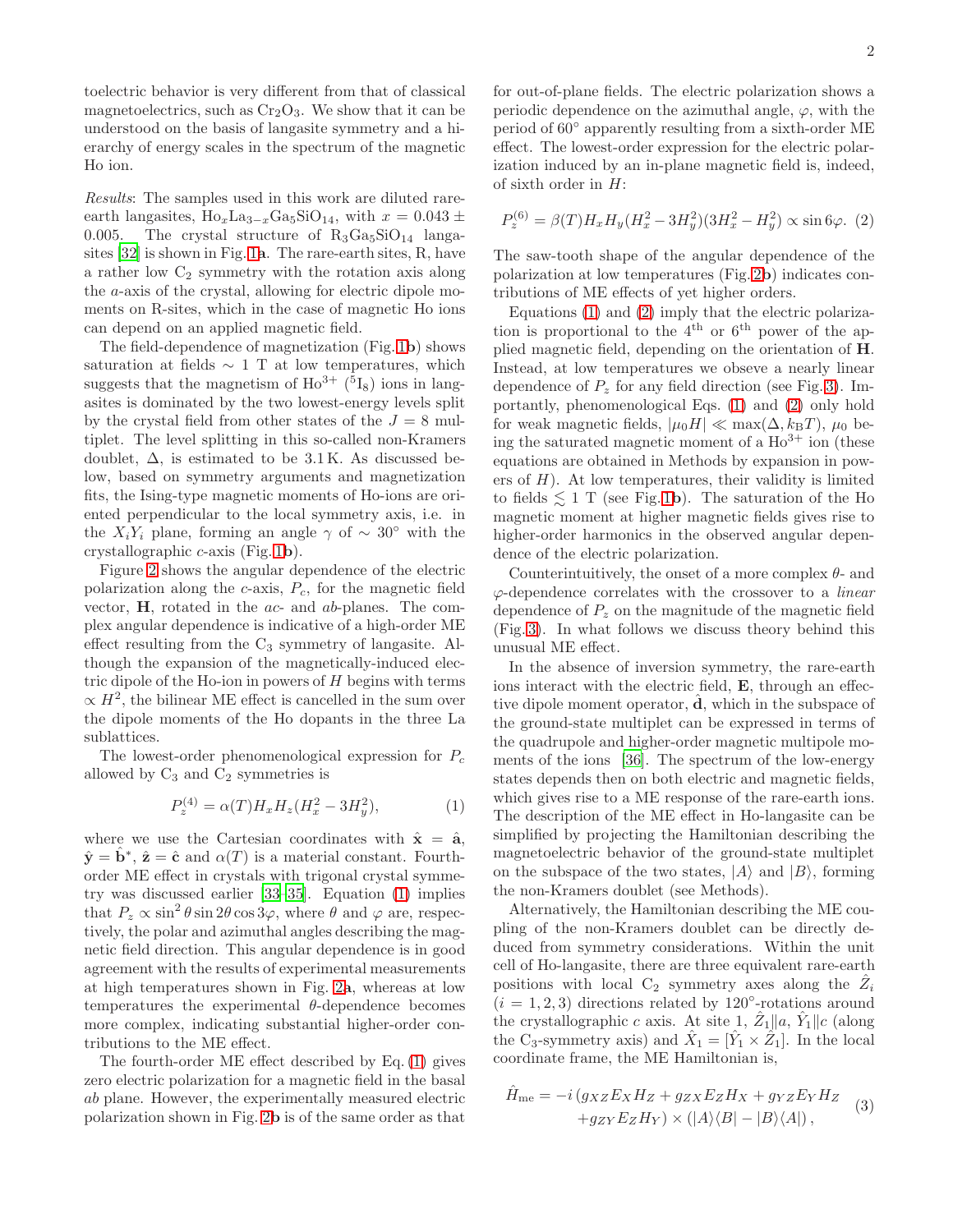

<span id="page-2-0"></span>FIG. 1. Crystal structure and magnetism in rare-earth langasite. a. The distorted Kagome lattice of the rare-earth ions in  $R_3Ga_5SiO_{14}$ . About 1.45 % of the rare-earth sites (orange) are occupied by the holmium ions. The unit cell is shown by thin solid lines. b. Experimental (symbols) and theoretical (solid lines) magnetization curves of  $\text{Ho}_{x}\text{La}_{3-x}\text{Ga}_{5}\text{SiO}_{14}$  ( $x = 0.043$ ) in external magnetic fields parallel to the c-axis at different temperatures as indicated. Solid lines - experiment, dashed lines model accounting for a ground  $Ho<sup>3+</sup>$  quasidoublet and a Van-Vleck contribution of excited crystal-field states. The inset shows the local magnetic moments of Ho-ions in the saturation regime.

(the index  $i = 1, 2, 3$  labeling the rare-earth ion is omitted for simplicity). Equation [\(3\)](#page-1-2) is a general symmetryallowed expression provided one of the states forming the doublet is even and another is odd under  $C_2 = 2_{Z_i}$ , in which case the magnetic moment of the doublet lies in the  $X_iY_i$  plane and thus can have a nonzero component along the crystallographic c axis. If both states would transform in the same way under  $2_{Z_i}$ , the magnetic moment would be parallel to the  $Z_i$  axis and the magnetic moments of all Ho ions would lie in the ab plane, in disagreement with experiment.

The Y-component of the polarization  $(P||c)$  measured in our experiment, results from the third term in Eq. [\(3\)](#page-1-2). For  $E_X = E_Z = 0$  and  $E_Y = E_c$ , the total effective Hamiltonian in the subspace spanned by the  $|A\rangle$  and  $|B\rangle$ states is:

<span id="page-2-2"></span>
$$
\hat{H}_{\text{eff}} = -d_Y E_c \sigma_x - ((\boldsymbol{\mu} \cdot \mathbf{H}) + g_{YZ} E_c H_Z) \sigma_y + \frac{\Delta}{2} \sigma_z, (4)
$$

where  $(\sigma_x, \sigma_y, \sigma_z)$  are Pauli matrices,  $\Delta$  is the crystal field splitting,  $\mu = (\mu_X, \mu_Y, 0)$  and  $d_Y$  are, respectively, the (transitional) magnetic and electric dipole moments of the Ho<sup>3+</sup> ion. The form of  $\hat{H}_{\text{eff}}$  is constrained by  $2_Z$ and time-reversal symmetries of the Ho ions. In addition,  $3<sub>c</sub>$  symmetry implies that the (real) coefficients,  $d_Y$ ,  $\mu_X$ ,  $\mu_Y$  and  $g_{YZ}$  are the same for all Ho-sublattices.

The free energy of the doublet,  $f_i$   $(i = 1, 2, 3)$ , can now be easily calculated and the magnetically-induced electric polarization is given by

<span id="page-2-1"></span>
$$
\langle P_c \rangle = -\frac{n_{\text{Ho}}}{3} \sum_{i=1}^{3} \left( \frac{\partial f_i}{\partial E_c} \right)_{E_c=0} = g_{YZ} \frac{n_{\text{Ho}}}{3} \sum_{i=1}^{3} H_{Z_i} M_i,
$$
\n(5)

where  $n_{\text{Ho}}$  is the density of Ho ions and  $M_i$  is related to the average magnetic moment of the  $i$ -th Ho ion by  $\langle \mu_i \rangle = (\mu_X, \mu_Y, 0)M_i$  and is given by

$$
M_i = \frac{\tanh \beta \epsilon_i}{\epsilon_i} (\boldsymbol{\mu} \cdot \mathbf{H}_i), \tag{6}
$$

where  $+\epsilon_i$  and  $-\epsilon_i$  are energies of the two states forming the doublet,  $(\boldsymbol{\mu} \cdot \mathbf{H}_i) = \mu_X H_{X_i} + \mu_Y H_{Y_i}$  and  $\beta = 1/k_B T$ . In zero applied electric field,  $\epsilon_i = \sqrt{(\mu \cdot H_i)^2 + (\Delta/2)^2}$ (for details see the Methods section and Refs. [\[37](#page-7-13)[–40\]](#page-7-14)). The resulting magnetic field-dependence of the electric polarization (dashed lines in Figs. [2](#page-3-0) and [3\)](#page-3-1) is in good agreement with experimental data.

Discussion: Figure [3](#page-3-1) shows that the electric polarization is a linear function of the applied field strength in the broad range of temperatures and external magnetic fields. The region of linear effect agrees well with the regime of saturated magnetic moments shown in Fig. [1](#page-2-0)b. This can be understood by noting that Eq. [\(5\)](#page-2-1) can be obtained from the ME coupling,  $-g_{YZ}E_cH_{Z_i}M_i$ , on the *i*-th Ho sublattice. At low temperatures,  $\beta \epsilon_i \gg 1$ ,  $M_i$  grows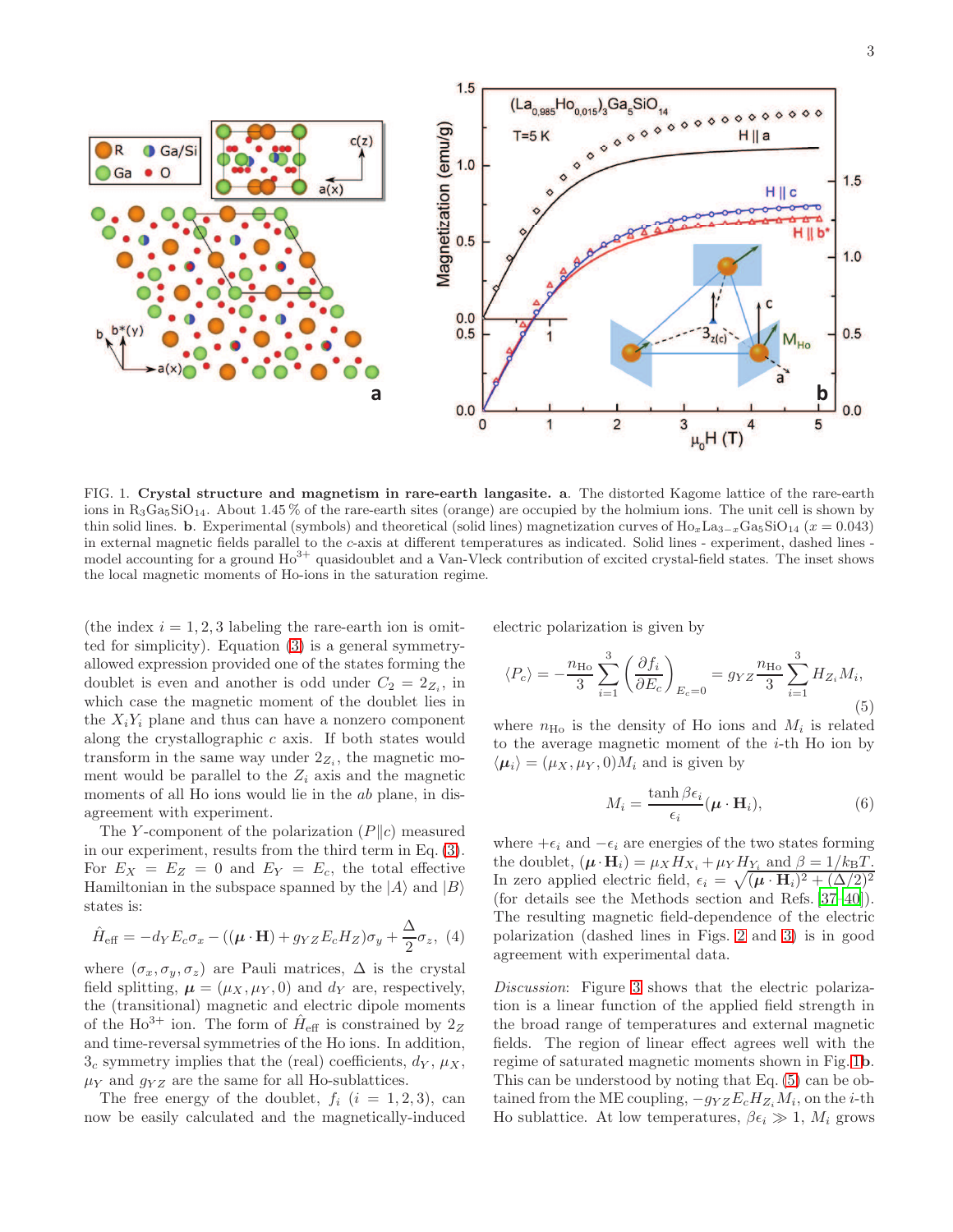

<span id="page-3-0"></span>FIG. 2. Angular dependence of the static electric polarization along the c-axis a.  $P_c$  vs the polar angle  $\theta$  between the applied magnetic field,  $H$ , and the c-axis, for  $H$  rotated in the ac-plane at several temperatures. b.  $P_c$  vs the azimuthal angle  $\varphi$  for **H** rotated in the ab-plane. The modulation with the 60 $\degree$  period is indicative of a high-order ME effect (see Eq. [\(2\)](#page-1-1)). Experimental data are shown with symbols, and dashed lines are calculated within the model described in the text.



<span id="page-3-1"></span>FIG. 3. Linear magnetoelectric effect in Ho-langasite. a. Electric polarization for fields in the ac-plane with  $\theta = 45°$ (see also Fig. [2](#page-3-0)a). Solid lines are experimental data, dashed lines are results of theoretical calculations. b. Magnetic field dependence of the electric polarization,  $P_c$ , for applied magnetic fields rotated in the ab plane through 15° from the b<sup>\*</sup>-axis (see also Fig. [2](#page-3-0)b).

with the applied magnetic field and approaches unity at rather weak fields,  $|\mu_0 H| \sim \Delta$ , above which the magnetic moment saturates and the ME coupling becomes linear.

Importantly, the ME coupling Eq. [\(3\)](#page-1-2) originates from the admixture of higher-energy excited states from the  $J = 8$  multiplet to  $|A\rangle$  and  $|B\rangle$  in the presence of electric and magnetic fields (see Methods). The linear ME effect is a consequence of a relatively large energy separation,

W, of the non-Kramers doublet from the higher-energy states: it is observed for  $\Delta \ll |\mu_0 H| \ll W$ , when the dipole magnetic moment of the doublet is saturated while the admixture of higher-energy states remains small.

There is an additional ME coupling that results from the matrix elements of the electric and magnetic dipole operators between the  $|A\rangle$  and  $|B\rangle$  states in Eq. [\(4\)](#page-2-2) and does not involve high-energy excited states. This cou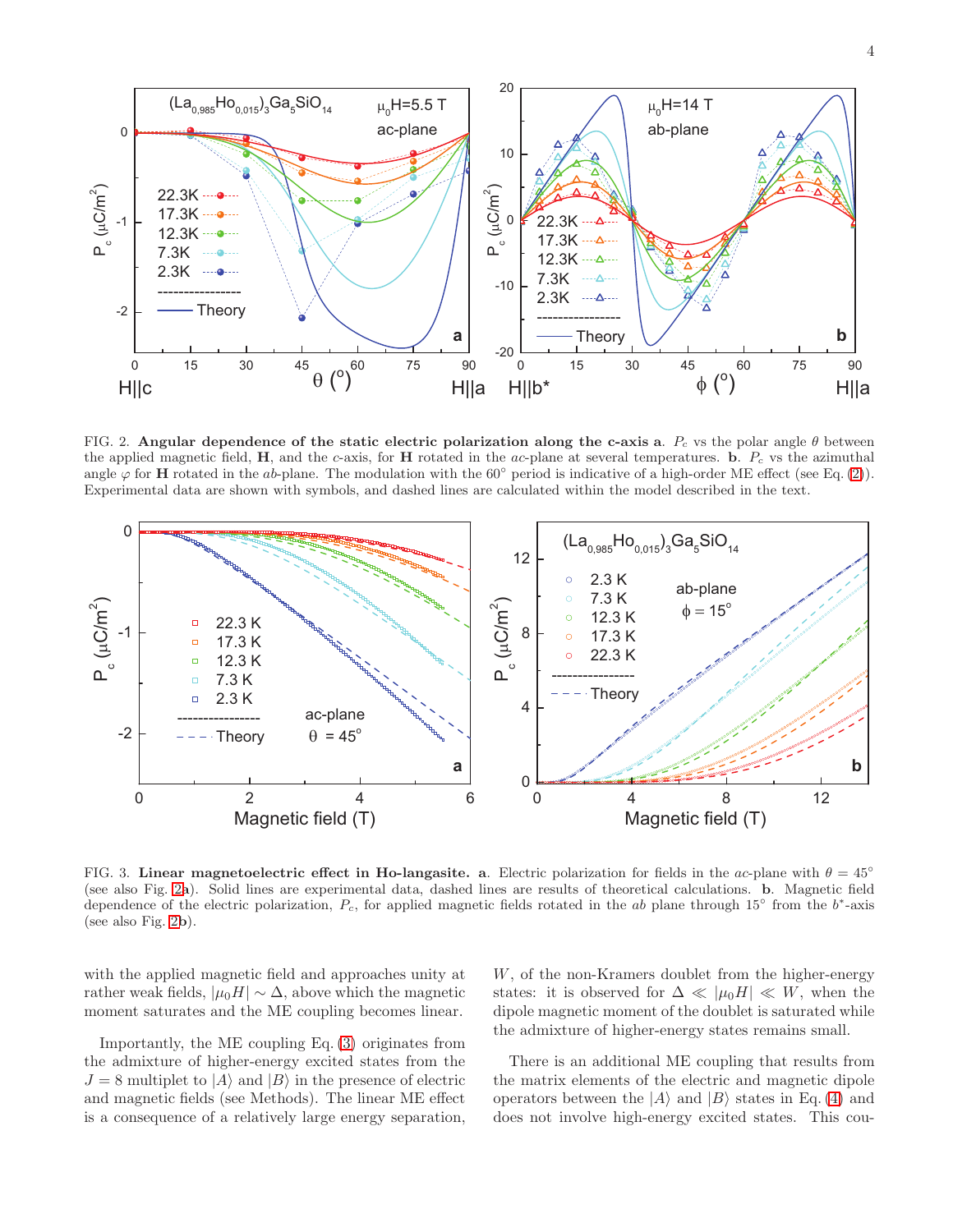pling, however, is proportional to second and higher powers of the electric field and does not contribute to the magnetically-induced electric polarization measured in zero applied electric field, which can be traced back to the fact that the electric dipole is even and magnetic dipole is odd under time reversal.

Next we explain how the linear dependence of  $P_c$  on the magnetic field strength can be compatible with the complex dependence on the direction of the field (see Methods for more details). The six-fold periodicity of the polarization with the azimuthal angle is related to the presence of three rare-earth sublattices. Each sublattice separately gives rise to oscillations with the period of 180◦ (see Eq. [\(17\)](#page-6-17)), since the Ising-like Ho magnetic moment changes sign as the magnetic field rotates in the ab-plane. Similar two-fold periodicity is observed in the magnetoelectric  $Co<sub>4</sub>Nb<sub>2</sub>O<sub>9</sub>$  with Heisenberg spins, where the Néel vector describing an antiferromagnetic ordering of Co spins rotates together with the magnetic field vector [\[41](#page-7-15)]. In addition, the ME effect in Ho-langasite is a sum of the responses of the three kinds of Ho positions with magnetic moments rotated through 120◦ around the c axis, which gives rise to oscillations with the period of  $60^{\circ}$ .

Conclusions: We have shown that the magnetic and magnetoelectric properties of Ho-langasite may be understood taking into account the two lowest crystal-field levels of  $Ho^{3+}$  and the interplay of the local and global symmetries. Our theory reconciles a complex oscillating dependence of the polarization on the magnetic field direction with a linear dependence on its magnitude. The electric polarization is enabled by the absence of inversion symmetry at the local Ho positions. In weak magnetic fields, when the Zeeman energy is small compared to the energy splitting in the non-Kramers doublet, the polarization is described by Eqs.  $(1,2)$  $(1,2)$  and is highly non-linear in  $H$ . It becomes linear in the strong-field limit, when the induced magnetic moment of Ho ions saturates, but it remains a complicated function of the magnetic field direction.

Importantly, the doping of non-centrosymmetric materials by magnetic rare-earth ions at low-symmetry positions provides a route to a linear ME response that does not require special magnetic orders and crystal lattices, as it occurs already in the paramagnetic state. Oscillatory dependence of magnetic and magnetoelectric responses on the direction of the applied magnetic field is governed by crystal symmetry and is a generic property of such systems.

## Methods

#### Experimental

Single crystals of doped holmium langasite  $Ho_xLa_{3-x}Ga_5SiO_{14}$  were grown by the Czochralski technique. For electric polarization a plane-parallel plate with thickness  $d = 2.13$  mm and area  $A = 106$  mm<sup>2</sup> has been cut with the flat surface perpendicular to the  $c$ -axis ( $c$ -cut).

For the electric polarization experiments silver paste electrodes were applied to two surfaces of the sample parallel to the ab-plane. The polarization was measured using an electrometer adapted to a Physical Property Measuring System, with magnetic fields of up to 14 T and temperatures down to 2 K. By changing the orientation of the sample in the cryostat, the direction of the magnetic field relative to the crystal axes was adjusted. The magnetization was measured using a commercial Vibrating Sample Magnetometer with magnetic fields up to 6 T. In these experiments, smaller samples from the same batch were used.

### Microscopic theory of ME effect in Ho-langasite

The symmetry of the rare-earth environment in langasites is described by the point group  $C_2$ . This cyclic group has two one-dimensional representations with respect to the rotation through an angle  $\pi$  around the twofold symmetry axis (local  $Z_i$ -axis): the symmetric, A, and antisymmetric,  $B$ , representations.  $Ho^{3+}$  with an even number of f-electrons is a non-Kramers ion. The crystal field with  $C_2$  symmetry completely removes the degeneracy of the ground  ${}^{5}I_{8}$  multiplet that splits into  $2J + 1 = 17$  singlets with the wave functions transforming according to either A or B irreducible representations of the  $C_2$  group.

In the absence of inversion, the rare-earth ions interact with the electric field, E, through an effective dipole moment operator,  $\hat{d}$ , which in the space of the  $Ho^{3+}$  ground state multiplet can be expressed in terms of the quadrupole and higher-order magnetic multipole moments of the ions [\[36](#page-7-12)]:

<span id="page-4-0"></span>
$$
\begin{cases}\n\hat{d}_X = a_X \hat{Q}_{XZ} + b_X \hat{Q}_{YZ}, \n\hat{d}_Y = a_Y \hat{Q}_{XZ} + b_Y \hat{Q}_{YZ}, \n\hat{d}_Z = a_Z \hat{Q}_{ZZ} + b_Z (\hat{Q}_{XX} - \hat{Q}_{YY}) + c_Z \hat{Q}_{XY},\n\end{cases}
$$
\n(7)

where  $\hat{Q}_{\alpha\beta} = \frac{1}{2} [\hat{J}_{\alpha}\hat{J}_{\beta} + \hat{J}_{\beta}\hat{J}_{\alpha} - \frac{2}{3}J(J+1)\delta_{\alpha\beta}]$  is the quadrupole moment operator,  $\hat{\mathbf{J}} = (\hat{J}_X, \hat{J}_Y, \hat{J}_Z)$  being the total angular momentum operator of the  $Ho^{3+}$ lowest-energy multiplet,  $a, b$  and  $c$  are phenomenological constants and the higher-order multipoles are omitted. Equation [\(7\)](#page-4-0) is written in the local coordinate frame,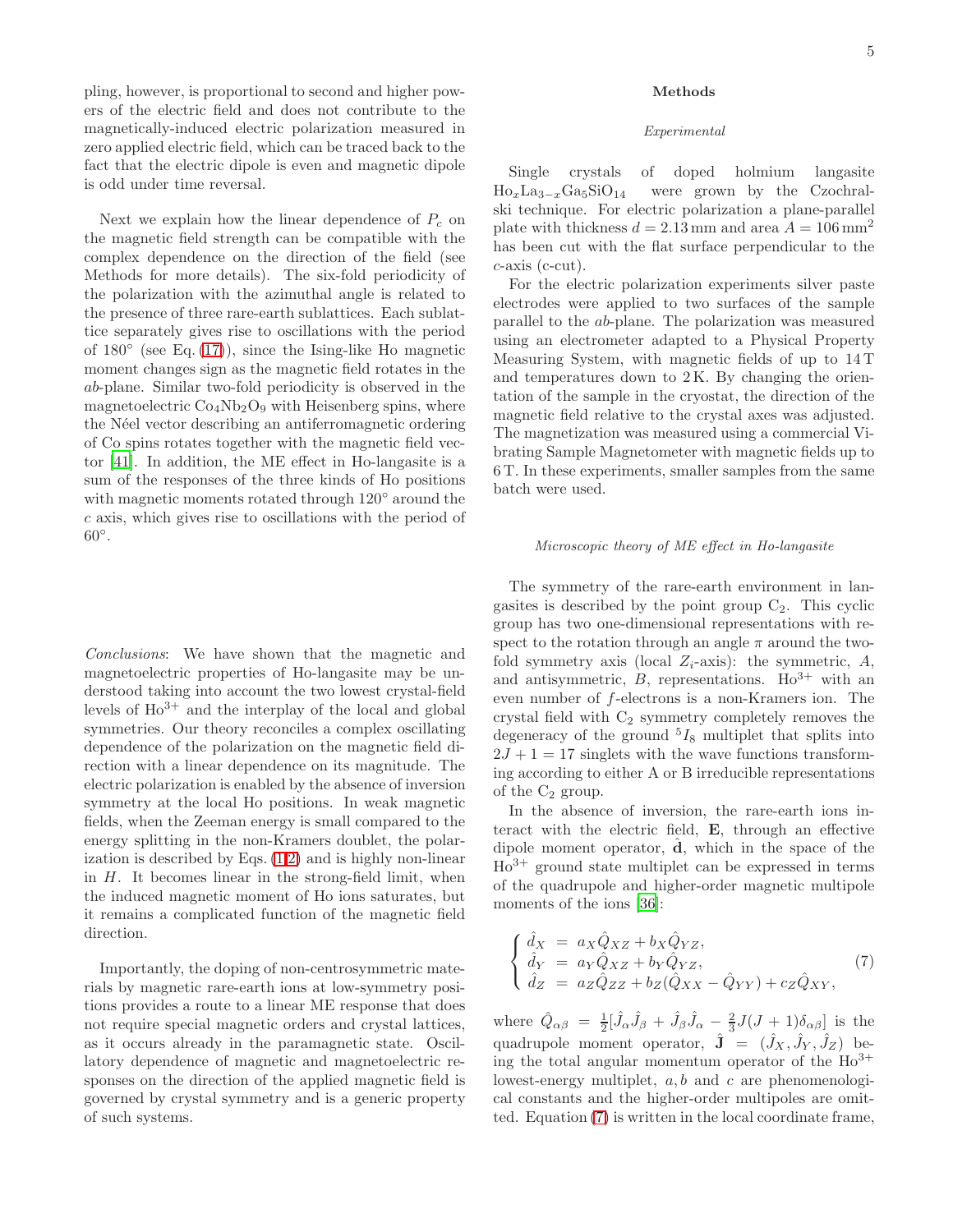$(X_i, Y_i, Z_i)$ , and the index  $i = 1, 2, 3$  labeling the rareearth ion is omitted for simplicity. The phases of the wave functions forming the ground-state multiplet can be chosen in such a way that the matrix elements of the electric dipole (even under time-reversal) are real, whereas the matrix elements of the magnetic dipole (odd under time-reversal) are all imaginary.

The ground state of the  $Ho^{3+}$  ion in the crystal field potential,  $V_{cf}$ , is a quasi-doublet (two close-by singlets with the gap  $\Delta \sim 2 \,\mathrm{cm}^{-1}$ ) which are separated by the energy  $W \sim 30 - 50 \,\mathrm{cm}^{-1}$  from the excited crystal-field states. The wave functions,  $|A\rangle$  and  $|B\rangle$ , of the quasi-doublet can belong either to the same or to different representations. As discussed in the main text, the c-component of the magnetization measured in the experiment is nonzero only in the latter case.

The response of  $Ho^{3+}$  ions to the applied electric and magnetic fields is described by  $\hat{V} = -\hat{\mathbf{d}} \cdot \mathbf{E} + \mu_{\text{B}} g_{\text{L}} \hat{\mathbf{J}} \cdot$ H, where the first term describes the coupling of the effective dipole operator Eq. [\(7\)](#page-4-0) to the electric field and the second term is the Zeeman coupling,  $\mu_B$  and  $g_L = 5/4$ being, respectively, the Bohr magneton and the Lande factor. To describe the magnetoelectric response of the Ho-langularities, we project the total Hamiltonian,  $\hat{H} = \hat{V} +$  $\hat{V}_{cf}$ , on the quasi-doublet subspace:

<span id="page-5-0"></span>
$$
\langle i|\hat{H}|j\rangle = \frac{1}{2} \left(-1\right)^i \Delta \delta_{ij} + \langle i|\hat{V}|j\rangle - \n- \sum_{k \neq 1,2} \langle i|\hat{V}|k\rangle \langle k|\hat{V}|j\rangle / W_k \,, \tag{8}
$$

where  $i, j = 1, 2$  label the states of the non-Kramers doublet,  $|A\rangle$  and  $|B\rangle$  and the effect of the higher-energy states from the  ${}^{5}I_{8}$  multiplet  $(k = 3, 4, ..., 17)$  is treated in the second order of perturbation theory assuming  $|\langle k|\hat{V}|i\rangle| \ll W$ , and  $W_k = E_k - \frac{(E_1+E_2)}{2}$  $\frac{+E_2}{2}$ . We note that this approach can also be used to analyze the rare-earth contribution to magneto-elastic and optical properties.

The matrix elements of  $\hat{V}$  in the quasi-doublet subspace are constrained by  $C_2$  symmetry (cf. Eq. [\(4\)](#page-2-2)):

<span id="page-5-2"></span>
$$
\begin{pmatrix} V_{11} & V_{12} \\ V_{21} & V_{22} \end{pmatrix} = -d_0 E_{Z_i} I - d_Z E_{Z_i} \sigma_z - \mathbf{d} \cdot \mathbf{E}_i \sigma_x - \boldsymbol{\mu} \cdot \mathbf{H}_i \sigma_y,
$$
\n(9)

where *I* is the  $2 \times 2$  identity matrix,  $\mathbf{d} \cdot \mathbf{E}_i = \langle A | \hat{\mathbf{d}} \cdot \mathbf{E}_i | B \rangle =$  $d_X E_{X_i} + d_Y E_{Y_i}$  and  $\boldsymbol{\mu} \cdot \mathbf{H}_i = -i \mu_\text{B} g_J \langle A | \hat{\mathbf{J}} \cdot \mathbf{H}_i | B \rangle =$  $\mu_X H_{X_i} + \mu_Y H_{Y_i}$ . Due to the 3<sub>c</sub> symmetry of the langasite crystal, the real coefficients  $d_0$ ,  $d_X, \mu_X$ , etc are the same for all Ho sites, i.e. are independent of i. The phases of the wavefunctions  $|A\rangle$  and  $|B\rangle$  are chosen such that the matrix elements of the time-even electric dipole operator involve real matrices, I and  $\sigma_x$ , whereas the time-odd magnetic dipole operator is proportional to  $\sigma_y$ with imaginary matrix elements.

In the last term of Eq. [\(8\)](#page-5-0) we only leave the off-diagonal parts proportional to the product of the matrix elements of  $\mathbf{d} \cdot \mathbf{E}$  and  $\mu_{\text{B}}g_{\text{L}}\mathbf{J} \cdot \mathbf{H}$  giving rise to the magnetoelectric

coupling,

$$
\hat{H}_{\text{me}} = (g_{XZ}E_{X_i}H_{Z_i} + g_{ZX}E_{Z_i}H_{X_i} + g_{YZ}E_{Y_i}H_{Z_i} ++g_{ZY}E_{Z_i}H_{Y_i})\sigma_y,
$$
\n(10)

(cf. Eq. [\(3\)](#page-1-2)). Here, the coefficients  $g_{XY}$ ,  $g_{YX}$ , etc. are real numbers. This interaction is invariant under  $C_2$  and time-reversal symmetries, and since it involves both the electric and magnetic dipole operators, the matrix elements of  $\hat{H}_{\text{me}}$  in the quasi-doublet subspace are imaginary.

Adding all contributions to the effective two-level Hamiltonian and assuming  $E_{X_i} = E_{Z_i} = 0$  and  $E_{Y_i} = E_c$  $(i = 1, 2, 3)$ , we obtain Eq. [\(4\)](#page-2-2). The energies of the states forming the non-Kramers doublet at the *i*-th  $Ho^{3+}$  site, obtained by diagonalization of the Hamiltonian Eq. [\(4\)](#page-2-2), equal  $\pm \epsilon_i$ , where

<span id="page-5-1"></span>
$$
\epsilon_i = \sqrt{(d_Y E_c)^2 + (\boldsymbol{\mu} \cdot \mathbf{H}_i + g_{YZ} E_c H_{Z_i})^2 + (\Delta/2)^2}.
$$
\n(11)

The free energy is then given by

$$
f = -\frac{1}{3}n_{\text{Ho}}k_{\text{B}}T\sum_{i=1}^{3}\ln\left(2\cosh\frac{\epsilon_i}{k_{\text{B}}T}\right),\qquad(12)
$$

where  $n_{\text{Ho}}$  is the density of Ho ions and  $k_{\text{B}}$  is the Boltzmann constant. The average magnetic moment measured at zero applied electric field is

$$
\mathbf{M} = -(\partial f/\partial \mathbf{H})_{E_c=0}
$$
  
=  $\frac{1}{3} n_{\text{Ho}} \mu_0^2 \sum_{i=1}^3 \mathbf{m}_i (\mathbf{m}_i \cdot \mathbf{H}) \frac{\tanh(\beta \epsilon_i)}{\epsilon_i},$  (13)

where  $\beta = \frac{1}{k_B T}$ ,  $\mu_0$  is the magnetic moment of the non-Kramers doublet and  $m_i$  is a unit vector defined by

$$
\mu_X \hat{X}_i + \mu_Y \hat{Y}_i = \mu_0 \mathbf{m}_i, \quad i = 1, 2, 3. \tag{14}
$$

The relation between the unit vectors in the hexagonal, Cartesian and the three local frames (see Fig. [1a](#page-2-0)) is:

$$
\begin{cases}\n\hat{Z}_1 = \hat{\mathbf{a}} = \hat{\mathbf{x}},\\ \n\hat{X}_1 = \hat{\mathbf{b}}^* = \hat{\mathbf{y}},\\ \n\hat{Y}_1 = \hat{\mathbf{c}} = \hat{\mathbf{z}}.\n\end{cases}
$$
\n(15)

On all three sites  $\hat{Y}_i = (0, 0, 1)$  in the Cartesian coordinates,  $\hat{Z}_{2,3} = \left(-\frac{1}{2}, \pm \frac{\sqrt{3}}{2}, 0\right)$  and  $\hat{X}_{2,3} = \left(\mp \frac{\sqrt{3}}{2}, -\frac{1}{2}, 0\right)$ .

The c-component of the electric polarization measured in our experiment is given by

$$
P_c = -(\partial f/\partial E_c)_{E_c=0}
$$
  
=  $\frac{1}{3} n_{\text{Ho}} g_{YZ} \mu_0 \sum_{i=1}^3 H_{Z_i} (\mathbf{m}_i \cdot \mathbf{H}) \frac{\tanh(\beta \epsilon_i)}{\epsilon_i},$  (16)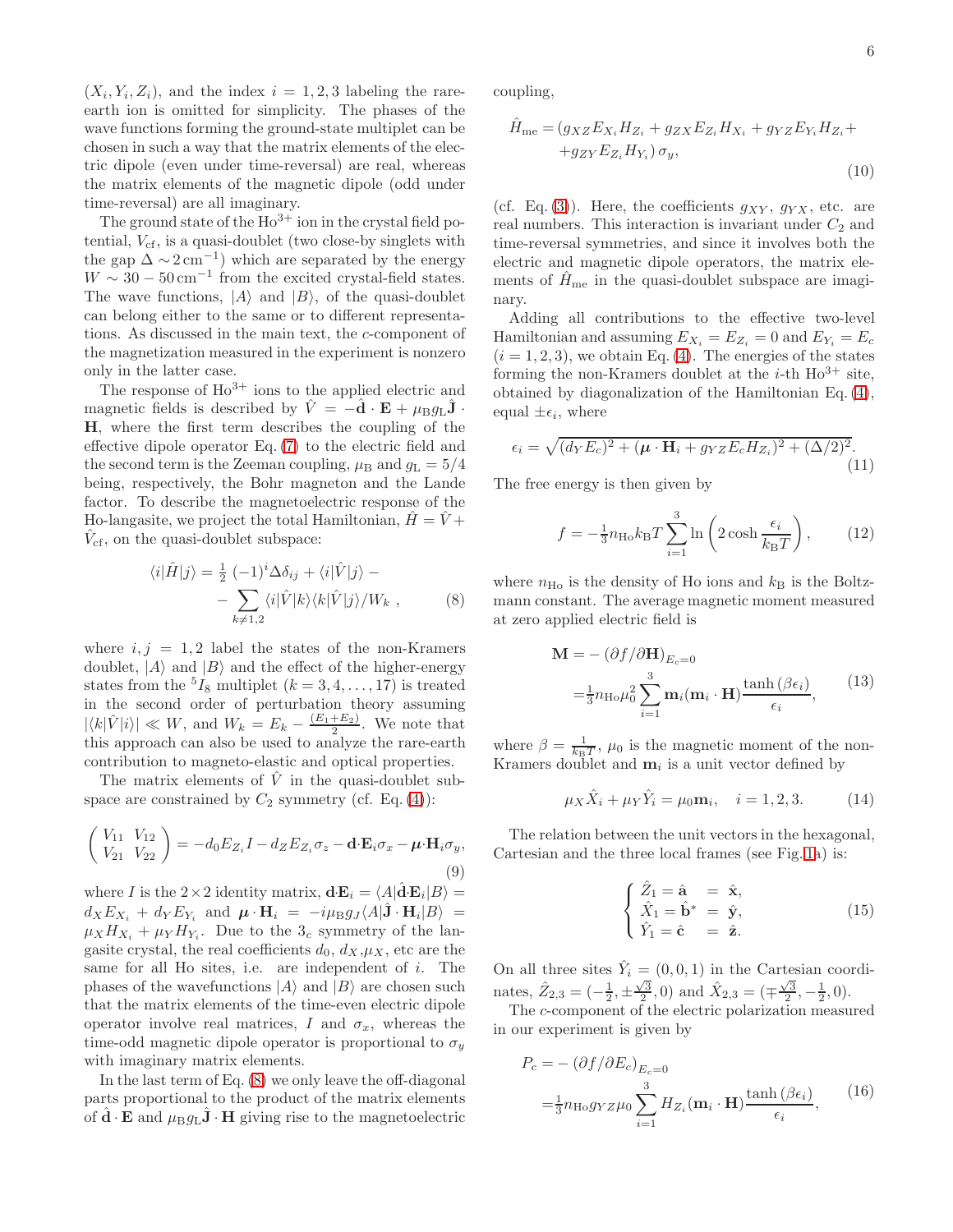Note that since the electric polarization is measured at zero applied electric field,  $d<sub>Y</sub>$  that enters into the expression for the energy levels Eq. [\(11\)](#page-5-1), drops out from the expression for  $P_c$ , in which  $\epsilon_i = \sqrt{(\boldsymbol{\mu} \cdot \mathbf{H}_i)^2 + (\Delta/2)^2}$ . The energy splitting in the non-Kramers doublet by both electric and magnetic fields (see Eqs. [\(9\)](#page-5-2) and [\(11\)](#page-5-1)) does not result in the magnetoelectric coupling linear in electric field, because the electric and magnetic dipoles transform with opposite signs under time reversal. The observed magnetoelectric effect originates solely from the admixture of higher-energy states in applied electric and magnetic fields (the last term in Eq.  $(8)$ ). In addition, Ho ions carry a "built-in" electric dipole moment along the local  $Z_i$  axis in the ab plane, which results from the first term in Eq. [\(9\)](#page-5-2) and is independent of the magnetic field. These electric dipoles on three Ho sites are rotated through  $120°$  around the c axis with respect to each other and give no net contribution to the electric polarization.

In the limit of strong fields and low temperatures,  $|\mu|$ .  $|\mathbf{H}_i| \gg \Delta, k_\text{B}T$ , when the magnetic moment saturates, the electric polarization,

<span id="page-6-17"></span>
$$
P_c = \frac{1}{3} n_{\text{Ho}} g_{YZ} \sum_{i=1}^{3} H_{Z_i} \text{sign}(\boldsymbol{\mu} \cdot \mathbf{H}_i), \quad (17)
$$

shows a complex saw-tooth dependence on the direction of the magnetic field in the ab plane (due to the signfunctions) and, at the same time, a simple linear dependence on the strength of the magnetic field, in agreement with our experimental observations.

In the opposite limit of weak fields and high temperatures,  $k_BT \gg |\mu_0 H|, \Delta$ ,

<span id="page-6-18"></span>
$$
P_c \approx \frac{n_{\text{H}\text{o}} g_{YZ} \mu_0^3 H^4}{4(k_{\text{B}} T)^3} \sin \gamma \cos^2 \gamma \cos \theta \sin^3 \theta \cos 3\varphi, \quad (18)
$$

where  $H$  is the magnitude of the magnetic field and  $\gamma = \arccos(\mu_Y/\mu_0)$ , which agrees with Eq. [\(1\)](#page-1-0) obtained by symmetry and gives  $\alpha(T) \propto T^{-3}$ . At zero temperature,  $(k_BT)^3$  in Eq. [\(18\)](#page-6-18) is replaced by  $\Delta^3/12$ . For magnetic field applied in the ab plane, the electric polarization at high temperatures,

$$
P_c \approx \frac{n_{\text{Ho}} g_{YZ} \mu_0^5 H^6}{240 (k_{\text{B}} T)^5} \cos^5 \gamma \sin^6 \theta \sin (6\varphi), \quad (19)
$$

is proportional to  $H^6$  and oscillates 6 times as  $\varphi$  varies by  $2\pi$ , in agreement with Eq. [\(2\)](#page-1-1) ( $\beta(T) \propto T^{-5}$ ). At zero temperature,  $(k_BT)^5 \rightarrow \Delta^5/90$ .

#### Acknowledgments

We thank Peter Kregsamer and Christina Streli for help in determining the actual Ho-content in our samples. This work was supported by the Russian Science Foundation (16-12-10531) and by the Austrian Science Funds (W 1243, I 2816-N27, P 27098-N27).

- <span id="page-6-0"></span>[1] Manipatruni, S., Nikonov, D. E. & Young, I. A. Beyond CMOS computing with spin and polarization. Nat. Phys. 14, 338–343 (2018).
- <span id="page-6-1"></span>[2] Bibes, M. & Barthélémy, A. Towards a magnetoelectric memory. Nat. Mater. **7**, 425-426 (2008).
- [3] Kleemann, W. Magnetoelectric spintronics. J. Appl. Phys. **114**, 027013 (2013).
- [4] Matsukura, F., Tokura, Y. & Ohno, H. Control of magnetism by electric fields. Nat. Nanotechnol. 10, 209–220 (2015).
- [5] Cheong, S.-W. & Mostovoy, M. Multiferroics: a magnetic twist for ferroelectricity. Nat. Mater. 6, 13 (2007).
- <span id="page-6-2"></span>[6] Spaldin, N. A. & Ramesh, R. Advances in magnetoelectric multiferroics. Nat. Mater. 18, 203–212 (2019).
- <span id="page-6-3"></span>[7] Landau, L. D. & Lifshitz, E. M. Electrodynamics of continuous media. Course of theoretical physics (Butterworth-Heinemann, Oxford, 1999).
- [8] Dzyaloshinskii, I. E. On the magneto-electrical effect in antiferromagnets. Sov. Phys. JETP 10, 628 (1960).
- <span id="page-6-4"></span>[9] Fiebig, M. Revival of the magnetoelectric effect. J. Phys. D: Appl. Phys. 38, R123 (2005).
- <span id="page-6-5"></span>[10] Astrov, D. N. The magnetoelectric effect in antiferromagnetics. Sov. Phys. JETP 11, 708–709 (1960).
- <span id="page-6-6"></span>[11] Rivera, J.-P. The linear magnetoelectric effect in LiCoPO<sup>4</sup> revisited. Ferroelectrics 161, 147–164 (1994).
- <span id="page-6-7"></span>[12] Spaldin, N. A., Fiebig, M. & Mostovoy, M. The toroidal moment in condensed-matter physics and its relation to the magnetoelectric effect. J. Phys.: Condens. Matter 20, 434203 (2008).
- <span id="page-6-8"></span>[13] Pimenov, A. et al. Possible evidence for electromagnons in multiferroic manganites. Nat. Phys. 2, 97 (2006).
- [14] Zimmermann, A. S., Meier, D. & Fiebig, M. Ferroic nature of magnetic toroidal order. Nat. Commun. 5 (2014).
- <span id="page-6-9"></span>[15] Kocsis, V. et al. Identification of antiferromagnetic domains via the optical magnetoelectric effect. Phys. Rev. Lett. **121**, 057601 (2018).
- <span id="page-6-10"></span>[16] Sannikov, D. G. Phenomenological theory of the magnetoelectric effect in some boracites. J. Exp. Theor. Phys. 84, 293–299 (1997).
- <span id="page-6-11"></span>[17] Khanh, N. D. et al. Magnetic control of electric polarization in the noncentrosymmetric compound  $(Cu,Ni)B_2O_4$ . Phys. Rev. B 87, 184416 (2013).
- <span id="page-6-12"></span>[18] Seki, S., Yu, X. Z., Ishiwata, S. & Tokura, Y. Observation of skyrmions in a multiferroic material. Science 336, 198–201 (2012).
- <span id="page-6-13"></span>[19] Ascher, E. Higher-order magneto-electric effects. Philos. Mag. A 17, 149-157 (1968).
- <span id="page-6-14"></span>[20] Schmid, H. Magnetoelectric effects in insulating magnetic materials. *Proc. SPIE* 4097 (2000).
- <span id="page-6-15"></span>[21] Liang, K.-C. et al. Giant magnetoelectric effect in HoAl3(BO3)4. Phys. Rev. B 83, 180417 (2011).
- <span id="page-6-16"></span>[22] Kaminskii, A. A., Sarkisov, S. E., Mill, B. V. & Khodzhabagyan, G. G. New inorganic material with a high-concentration of  $Nd^{3+}$  ions for obtaining stimulatedemission at the  ${}^{4}F_{3/2}$ - ${}^{4}I_{11/2}$  and  ${}^{4}F_{3/2}$ - ${}^{4}I_{13/2}$  transitions. Inorg. Mater. 18, 1189–1191 (1982).